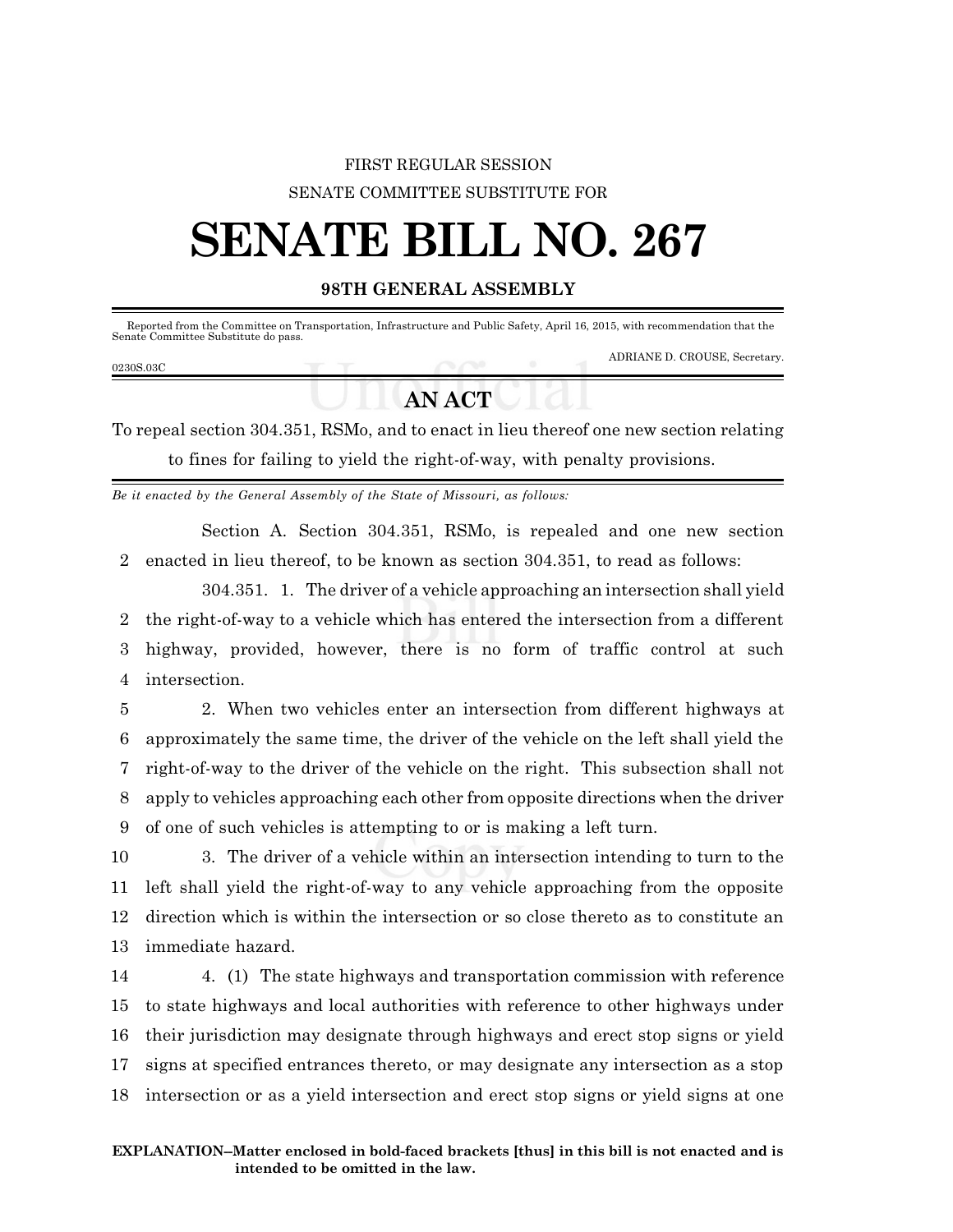or more entrances to such intersection.

 (2) Preferential right-of-way at an intersection may be indicated by stop signs or yield signs as authorized in this section:

 (a) Except when directed to proceed by a police officer or traffic-control signal, every driver of a vehicle approaching a stop intersection, indicated by a stop sign, shall stop at a clearly marked stop line, but if none, before entering the crosswalk on the near side of the intersection, or if none, then at the point nearest the intersecting roadway where the driver has a view of approaching traffic in the intersecting roadway before entering the intersection. After having stopped, the driver shall yield the right-of-way to any vehicle which has entered the intersection from another highway or which is approaching so closely on the highway as to constitute an immediate hazard during the time when such driver is moving across or within the intersection.

 (b) The driver of a vehicle approaching a yield sign shall in obedience to the sign slow down to a speed reasonable to the existing conditions and, if required for safety to stop, shall stop at a clearly marked stop line, but if none, then at the point nearest the intersecting roadway where the driver has a view of approaching traffic on the intersecting roadway. After slowing or stopping the driver shall yield the right-of-way to any vehicle in the intersection or approaching on another highway so closely as to constitute an immediate hazard during the time such traffic is moving across or within the intersection.

 5. The driver of a vehicle about to enter or cross a highway from an alley, building or any private road or driveway shall yield the right-of-way to all vehicles approaching on the highway to be entered.

 6. The driver of a vehicle intending to make a left turn into an alley, private road or driveway shall yield the right-of-way to any vehicle approaching from the opposite direction when the making of such left turn would create a traffic hazard.

 7. The state highways and transportation commission or local authorities with respect to roads under their respective jurisdictions, on any section where construction or major maintenance operations are being effected, may fix a speed limit in such areas by posting of appropriate signs, and the operation of a motor vehicle in excess of such speed limit in the area so posted shall be deemed prima facie evidence of careless and imprudent driving and a violation of section 304.010.

8. Notwithstanding the provisions of section 304.361, violation of this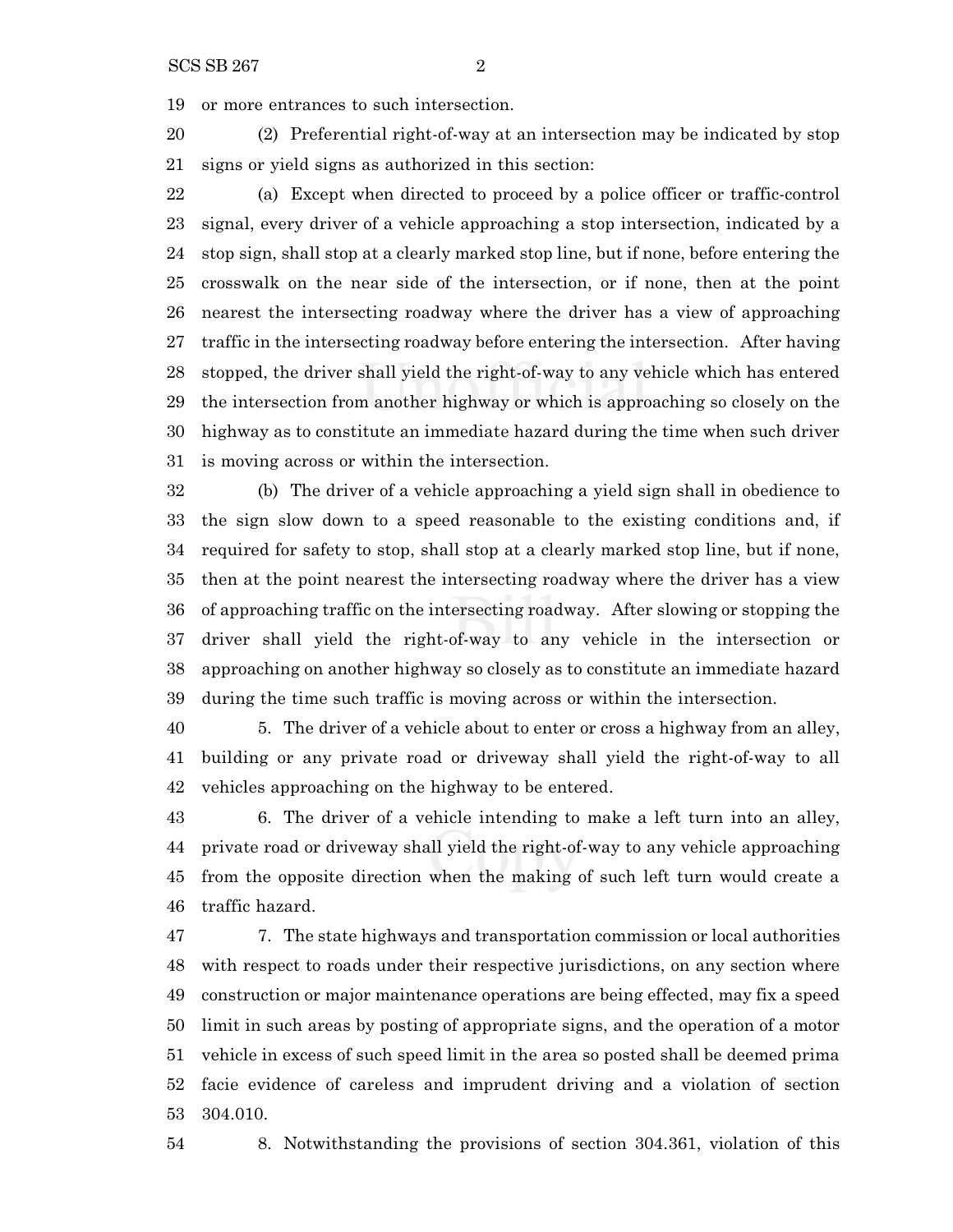section shall be deemed a class C misdemeanor.

 9. In addition to the penalty specified in subsection 8 of this section, any person who pleads guilty to or is found guilty of a violation of this section in which the offender is found to have caused physical injury, there shall be assessed a penalty of up to **[**two hundred**] five hundred** dollars**, but no less than two hundred dollars**. The court may issue an order of suspension of such person's driving privilege for a period of thirty days.

 10. In addition to the penalty specified in subsection 8 of this section, any person who pleads guilty to or is found guilty of a violation of this section in which the offender is found to have caused serious physical injury, there shall be assessed a penalty of up to **[**five hundred**] one thousand five hundred** dollars**, but no less two hundred fifty dollars**. The court may issue an order of suspension of such person's driving privilege for a period of ninety days.

 11. In addition to the penalty specified in subsection 8 of this section, any person who pleads guilty to or is found guilty of a violation of this section in which the offender is found to have caused a fatality, there shall be assessed a penalty of up to **[**one**] five** thousand dollars**, but no less than one thousand dollars**. The court may issue an order of suspension of such person's driving privilege for a period of six months. **Such person shall also be required to participate in and successfully complete a driver-improvement program approved by the director of the department of revenue.**

 12. As used in subsections 9 and 10 of this section, the terms "physical injury" and "serious physical injury" shall have the meanings ascribed to them in section 556.061.

 13. For any court-ordered suspension under subsection 9, 10, or 11 of this section, the director of the department shall impose such suspension as set forth in the court order. The order of suspension shall include the name of the offender, the offender's driver's license number, Social Security number, and the effective date of the suspension. Any appeal of a suspension imposed under subsection 9, 10, or 11 of this section shall be a direct appeal of the court order and subject to review by the presiding judge of the circuit court or another judge within the circuit other than the judge who issued the original order to suspend the driver's license. The director of revenue's entry of the court-ordered suspension on the driving record is not a decision subject to review under section 302.311. Any suspension of the driver's license ordered by the court under this section shall be in addition to any other suspension that may occur as a result of